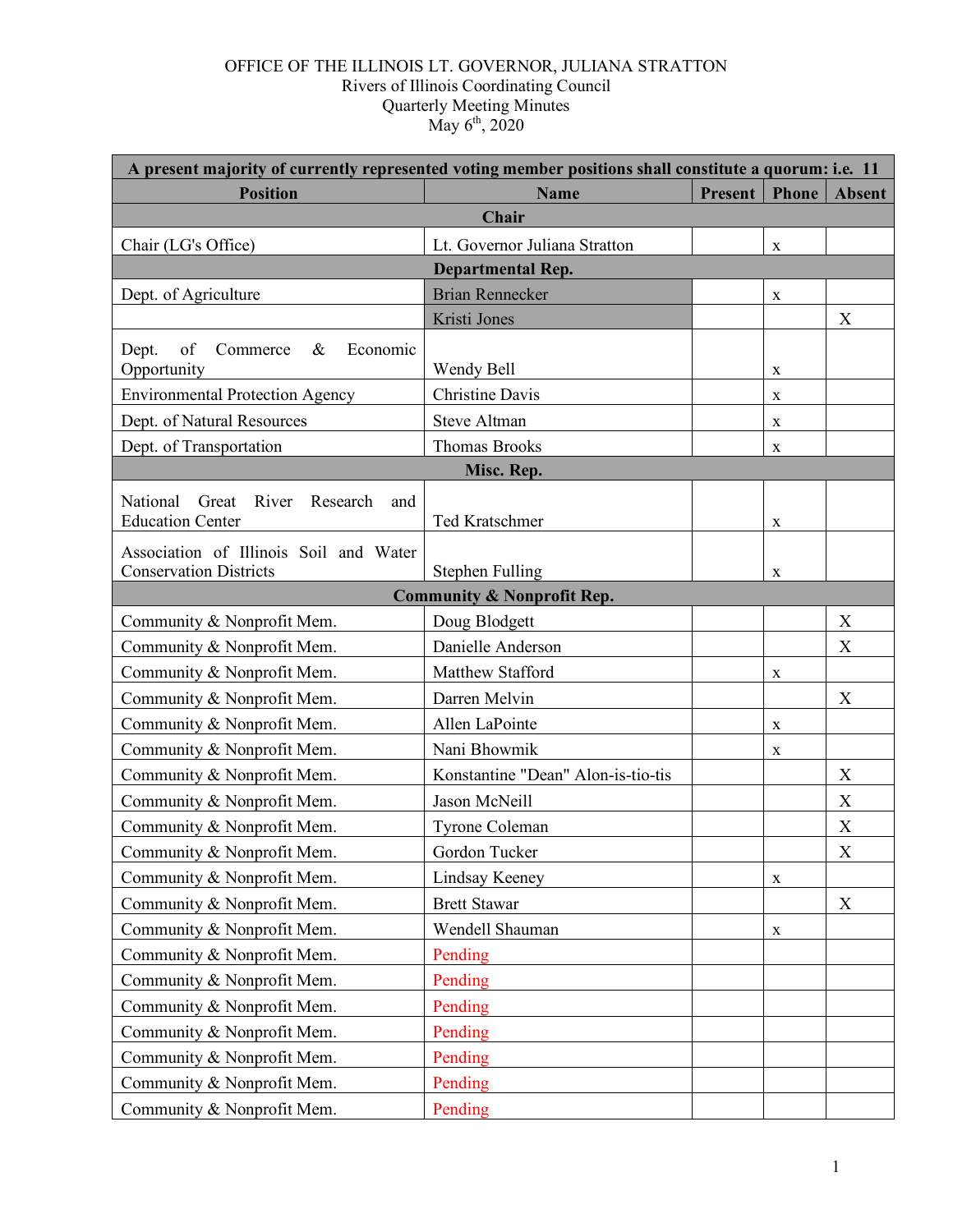#### OFFICE OF THE ILLINOIS LT. GOVERNOR, JULIANA STRATTON

Rivers of Illinois Coordinating Council

Quarterly Meeting Minutes

May  $6^{th}$ , 2020

| <b>Ex-Officio (non-voting member)</b> |                         |              |   |  |  |
|---------------------------------------|-------------------------|--------------|---|--|--|
| Ex-Officio (non-member)               | Pending                 |              |   |  |  |
| <b>Guest (non-member)</b>             |                         |              |   |  |  |
| Guest                                 | Nicole Saulsberry       | $\mathbf{X}$ |   |  |  |
| Guest                                 | Paul Rhode              | $\mathbf X$  |   |  |  |
| Guest                                 | <b>Emily Jenkins</b>    |              | X |  |  |
| Guest                                 | Anna-Lisa Castle        | $\mathbf{X}$ |   |  |  |
| Guest                                 | Robert Sinkler          | $\mathbf{X}$ |   |  |  |
| Guest                                 | Patrick McGinnis        |              | X |  |  |
| Guest                                 | Fawn Pochel             |              | X |  |  |
| Guest                                 | <b>Bradford Kasberg</b> | X            |   |  |  |
| Guest                                 | Laura Keefer            |              | X |  |  |
| Guest                                 | Lauren Lurkins          | X            |   |  |  |
| Lt. Governor's Staff (non-member)     |                         |              |   |  |  |
| N/A                                   | <b>Charles Watkins</b>  | $\mathbf{X}$ |   |  |  |
| N/A                                   | Dartesia Pitts          |              | X |  |  |
| N/A                                   | Robert Mannis           | $\mathbf X$  |   |  |  |
| N/A                                   | Narciso Perez           | $\mathbf X$  |   |  |  |
| N/A                                   | Levi Bain               |              | X |  |  |

#### **I. Call to Order**

a. Lt. Governor Stratton called the meeting to order at 9:32AM.

### **II. Roll Call, Approval of Agenda, and Approval of Minutes from 02.11.19**

- a. Roll call
	- i. Quorum established.
- b. Approval of Agenda
	- i. Moved by Ted Kratschmer;
	- ii. Seconded by Allen LaPointe;
	- iii. All in favor;
	- iv. No opposition;
	- v. No abstentions.
- c. Approval of Minutes from 02.11.19
	- i. Moved by Christine Davis;
	- ii. Seconded by Thomas Brooks;
	- iii. All in favor;
	- iv. No opposition;
	- v. No abstentions.

### **III. Chairperson's Remarks**

### **a. Lt. Governor Stratton**

i. Thanks everyone on the front line for the work they're doing around to assist the State of Illinois during the COVID-19 pandemic.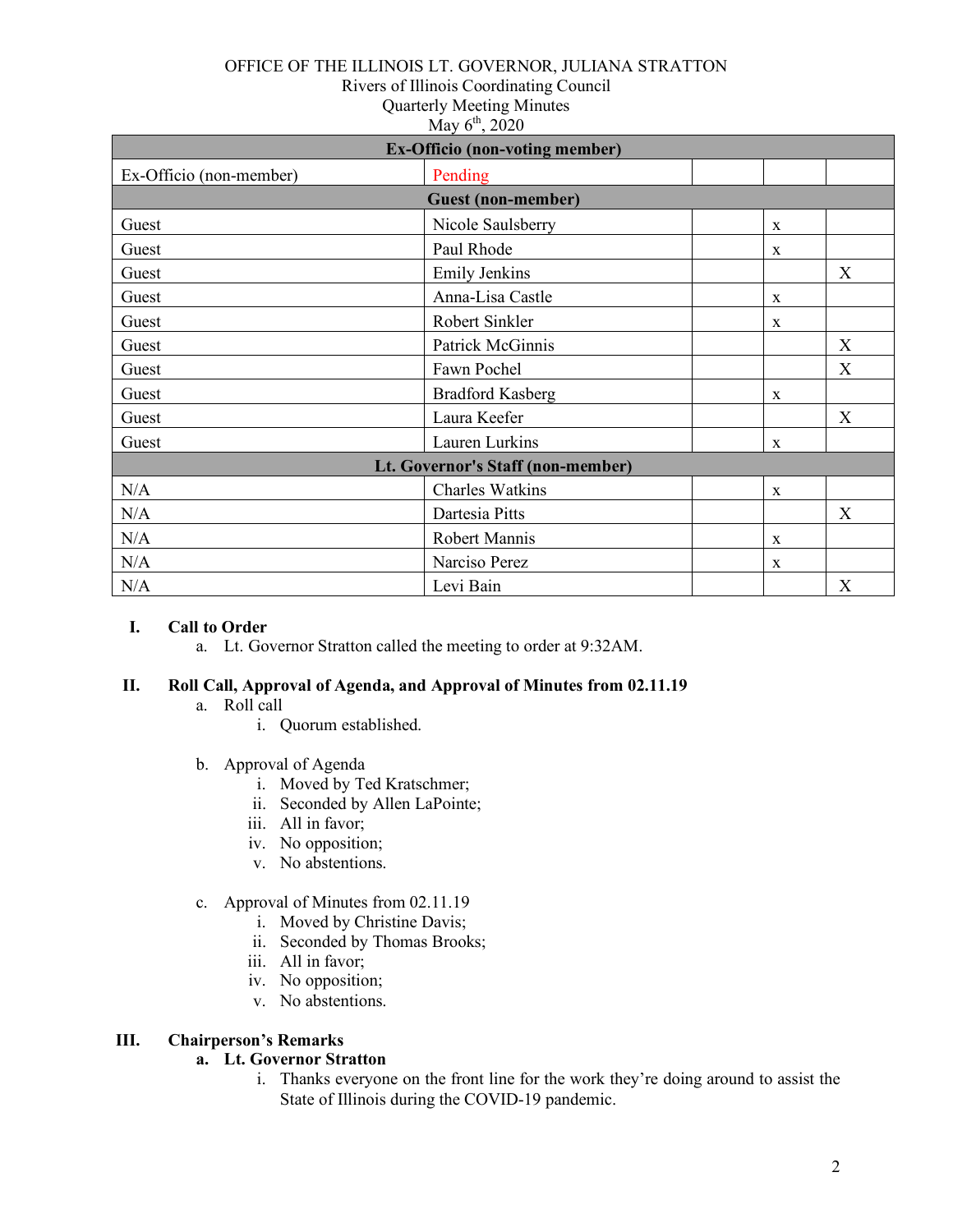## OFFICE OF THE ILLINOIS LT. GOVERNOR, JULIANA STRATTON Rivers of Illinois Coordinating Council Quarterly Meeting Minutes

### $M$ ay  $6^{th}$ , 2020

ii. Outlines the round robin portion of new business, in which members discuss how COVID-19 has impacted, and continues to impact, the environmental work they're engaged in.

#### **IV. New Business**

- a. Round Robin
	- i. Not all individuals present at the meeting participated. Participating individuals included those enumerated below. Additionally, only those updates directly relevant to the work of the council is detailed below; other updates were documented for awareness of the Office of the Lt. Governor, and follow up where appropriate.
		- 1. Brian Rennecker
		- 2. Wendy Bell
		- **3. Christine Davis**
			- a. Illinois EPA is running into water quality monitoring issues because no one is allowed to go out to perform quality checks.
		- 4. Steve Altman
		- 5. Thomas Brooks
		- 6. Ted Kratschmer
		- 7. Stephen Fulling
		- 8. Matthew Stafford
		- 9. Allen LaPointe
		- 10. Nani Bhowmik
		- 11. Lindsay Keeney
		- 12. Wendell Shauman
		- 13. Nicole Saulsberry
		- 14. Paul Rohde
		- **15. Anna-Lisa Castle**
			- a. The Alliance for the Great Lakes (AGL) is switching to a fully remote workplace;
			- b. AGL has been able to partner with a number of groups and water utility companies to help maintain clean drinking water;
			- c. AGL has seen a lot of powerful and necessary partnerships occurring in the environmental space.
		- 16. Robert Sinkler
		- 17. Bradford Kasberg

#### **18. Lauren Lurkins**

- a. The Illinois State Water Survey's research into nutrient and sediment monitoring has been put on hold, but efforts are being made to explore the possibility of resuming fieldwork safely.
- b. Review and Discuss the strategic Report

#### i. **Robert Mannis**

- 1. "The Office of the Lt. Governor is looking to make sure the recommendations are as accurate as possible to the problems we're facing now, including issues we're seeing around COVID. I want to focus on recommendations and see if there are any modifications you all would like to see. On page 8, you can see the recommendations."
- 2. Recommendations for the Asian Carp and Other Invasive Species Committee read out loud and a request for feedback was made.
	- a. **Anna-Lisa Castle**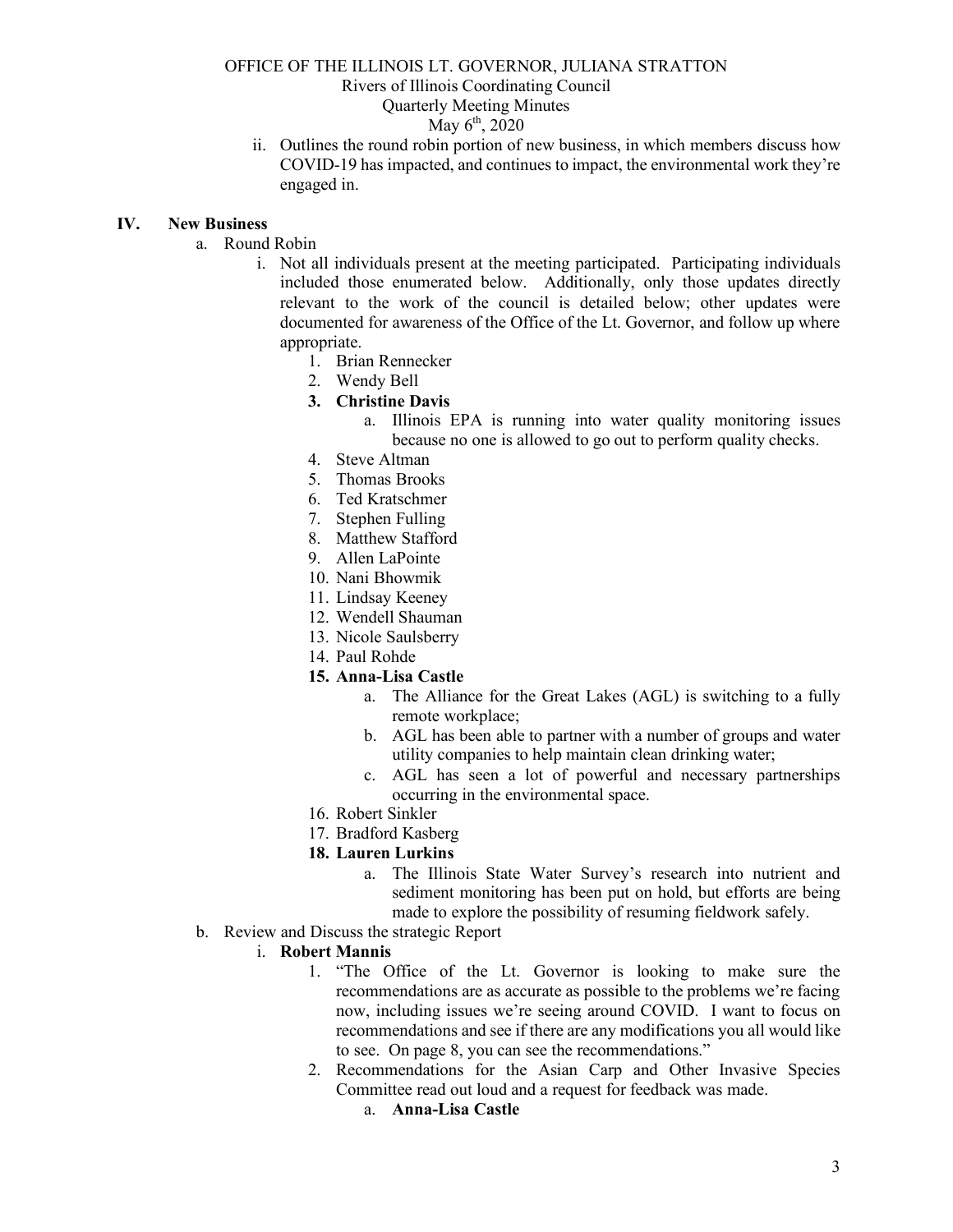### OFFICE OF THE ILLINOIS LT. GOVERNOR, JULIANA STRATTON

Rivers of Illinois Coordinating Council

Quarterly Meeting Minutes

May  $6^{th}$ , 2020

- i. "One thing I want to point out is the potential job creation opportunities around structural projects in removing Asian carp from Illinois."
	- **1. Robert Mannis**
		- a. "We can include facts or figures in the strategic report around this."
	- **2. Robert Sinkler**
		- a. "There is a good amount of data on this to include."
- 3. Recommendations for the Economic Development and Infrastructure Committee read out loud and a request for feedback was made.

#### a. **Paul Rohde**

- i. "There's no mention in here of locks and dams; Illinois has 27. A recommendation around federal funding for the locks and dams in Illinois should be added."
- b. **Nicole Saulsberry**
	- i. From what I understand, flooding is going to get worse in Illinois. Perhaps we can fit something around access to funding to address flooding into a recommendation, at least as it relates to those communities that are prone to flooding.
		- **1. Steve Altman**
			- a. We have some stuff on funding regarding flooding. We work with IEMA. They have access to federal money and have a few aid-based programs.
- 4. Recommendations for the Conservation and Environment Committee read out loud and a request for feedback was made.
	- a. **Nani Bhowmik**
		- i. "In the beginning of this section, we should add some info on Water Surveys."
			- **1. Laura Keefer**
				- a. "Nani and I can be in touch about relevant information."

### b. **Anna-Lisa**

- i. "Access to clean drinking water and access to clean water are two different matters. They should not be wrapped up in the same recommendation if we want to remain intentional about addressing the issues particular to each matter. I can help send along language to clarify the two different issue areas."
- ii. Lt. Governor Stratton entertained a motion to accept the report in principle with consideration to be made to those suggestions raised in this meeting
	- 1. Moved by Nani Bhowmik;
	- 2. Seconded by Allen LaPointe;
	- 3. All in favor;
	- 4. No opposition;
	- 5. No abstentions.

### **V. Member Updates**